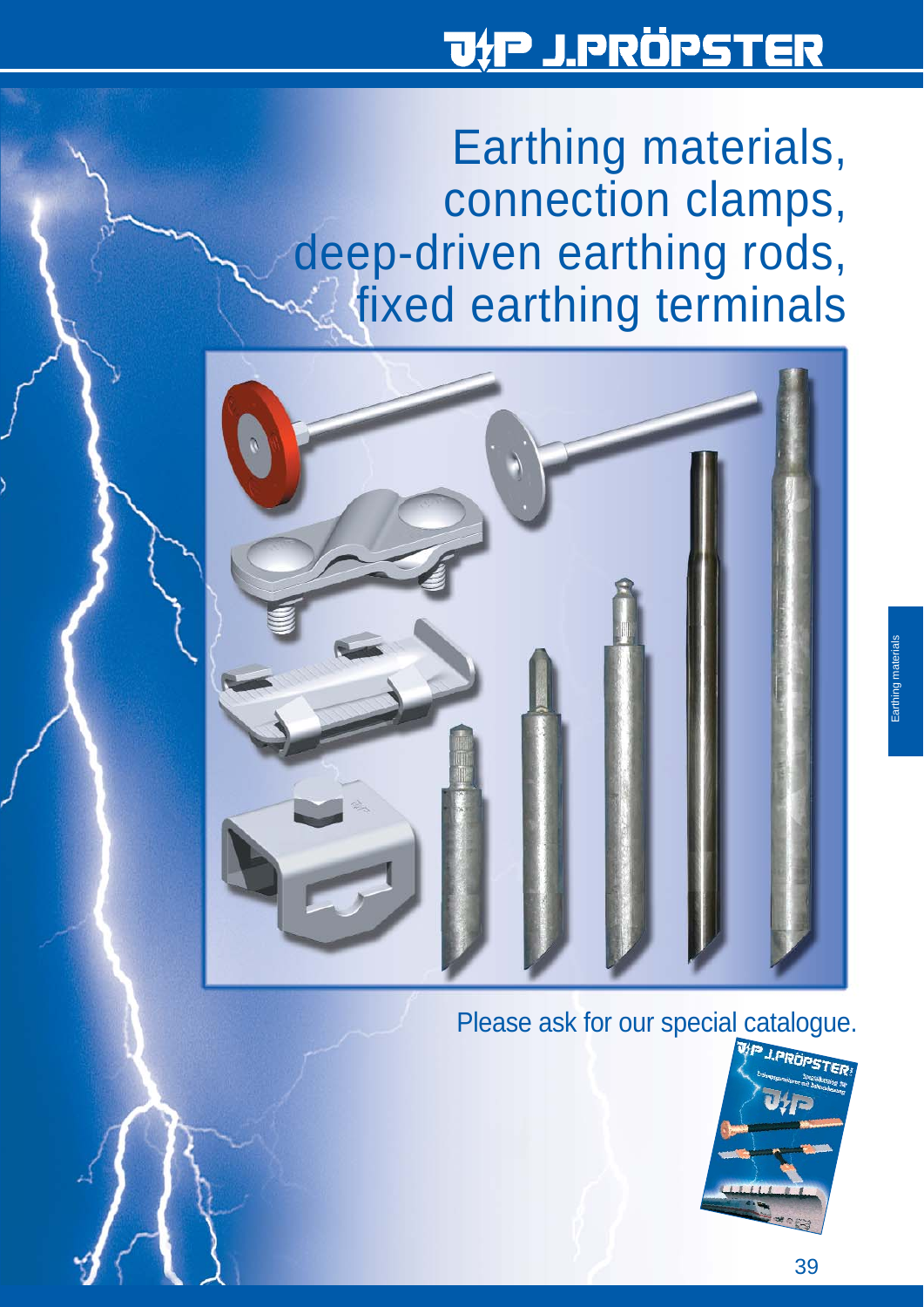# Lead-in earthing rods

Lead-in earthing rod Lead-in earthing rod in accordance with DIN 48 802 ø 16; rounded-off ends.

| Specification                | Length mm | Qty/pack | Order no. |
|------------------------------|-----------|----------|-----------|
| Steel hot-galvanized ø 16 mm | 500       | 10       | 100 500   |
| Steel hot-galvanized ø 16 mm | 750       | 10       | 100 750   |
| Steel hot-galvanized ø 16 mm | 1000      | 10       | 101 000   |
| Steel hot-galvanized ø 16 mm | 1200      | 10       | 101 200   |
| Steel hot-galvanized ø 16 mm | 1500      | 10       | 101 500   |
| E copper $\varnothing$ 16 mm | 750       | 10       | 100 755   |
| E copper $\varnothing$ 16 mm | 1000      | 10       | 101 005   |
| E copper $\varnothing$ 16 mm | 1200      | 10       | 101 205   |
| E copper $\varnothing$ 16 mm | 1500      | 10       | 101 505   |
| Stainless steel ø 16 mm      | 750       | 10       | 102 755   |
| Stainless steel ø 16 mm      | 1000      | 10       | 102 005   |
| Stainless steel ø 16 mm      | 1200      | 10       | 102 205   |
| Stainless steel ø 16 mm      | 1500      | 10       | 102 505   |
|                              |           |          |           |

## **Lead-in earthing rod**



# **Wedge connector**



**Spacer**

Lead-in earthing rod with terminal lug for easy mounting and for a secure connection between conductor and earth lead; corrosion reistant; earth transition insulated with shrink sleeve.

| Specification           | Length                                        | Qty/pack | Order no. |
|-------------------------|-----------------------------------------------|----------|-----------|
| Steel/galvanized        | $\varnothing$ 16 = 750/1000 $\varnothing$ 10  | 10       | 102 075   |
| Steel/galvanized        | $\varnothing$ 16 = 1000/1000 $\varnothing$ 10 | 10       | 102 100   |
| Steel/galvanized        | $\varnothing$ 16 = 1200/1000 $\varnothing$ 10 | 10       | 102 120   |
| Steel/galvanized        | $\varnothing$ 16 = 1500/1000 $\varnothing$ 10 | 10       | 102 150   |
| Stainless steel 30 x 35 | 2000                                          | 10       | 102 206   |

Rods also available without insulation.

Wedge connector for T, cross and parallel connections with the unique lock safety.

| Specification    | <b>Size</b>                        | Qty/pack   Order no. |      |
|------------------|------------------------------------|----------------------|------|
| Steel/galvanized | $\varnothing$ 10/30 x 3.5          | 40                   | 1320 |
|                  | oder $30 \times 3.5/30 \times 3.5$ |                      |      |

### Spacer,

for earth connections; fits ø 10 mm round conductors and 30 x 3.5 flat band.

| Specification    | Length   Qty/pack   Order no.   |              |
|------------------|---------------------------------|--------------|
| Steel-galvanized | $\vert 210 \text{ mm} \vert$ 50 | $\vert$ 1319 |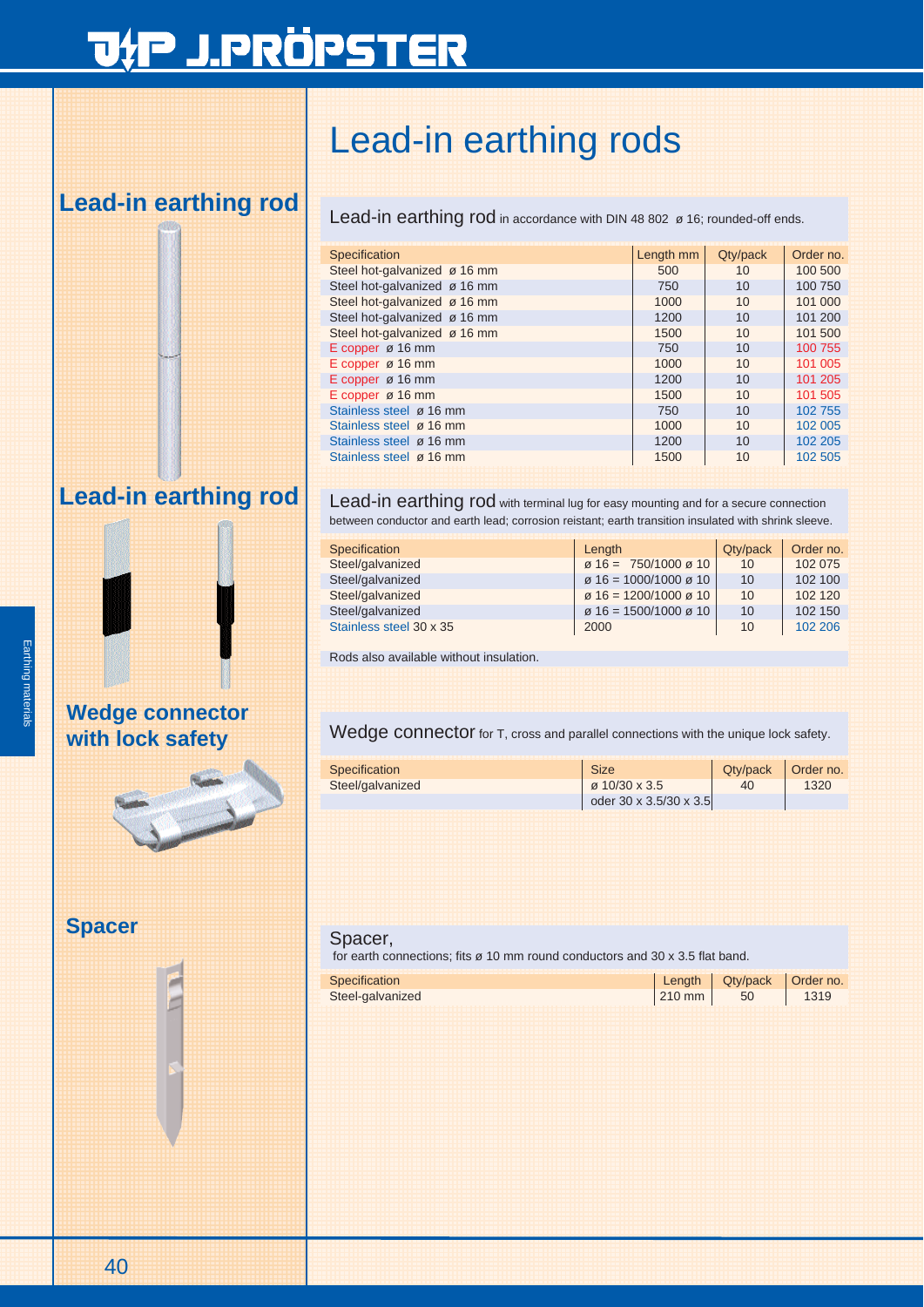# Connection clamps

### Multi-Clamp ø 10 mm,

Universal use as T, cross and parallel clamp for ø10 mm conductors.

| Specification           | <b>Size</b>      | Qty/pack | Order no. |
|-------------------------|------------------|----------|-----------|
| Steel/galvanized        | $\varnothing$ 10 | 75       | 1278      |
| All stainless steel     | $\varnothing$ 10 | 75       | 1279      |
| All stainless steel V4A | $\varnothing$ 10 | 75       | 1279 S    |
| Copper                  | $\varnothing$ 10 | 75       | 111 280   |

Diagonal cross clamp, Heavy-duty realization with 2 M10 x 30 screws for T, cross and parallel connections; flat and round.

| Specification              |             | <b>Size</b>                            | Qty/pack | Order no. |
|----------------------------|-------------|----------------------------------------|----------|-----------|
| Steel/galvanized           | flat/round  | fl. $30/\emptyset$ 8-10                | 50       | 1354      |
| 2 pieces                   | flat/flat   | fl. 30/fl. 30                          | 50       | 111 352   |
|                            | round/round | Ø 8-10/Ø 8-10                          | 50       | 111 353   |
|                            | flat/round  | fl. $40/\varnothing$ 8-10              | 50       | 111 354   |
| <b>Stainless steel</b>     | flat/round  | fl. $30/\sigma$ 8-10                   | 50       | 2008      |
| <b>Stainless steel</b>     | flat/flat   | fl. 30/fl. 30                          | 50       | 2015      |
| <b>Stainless steel</b>     | round/round | $\varnothing$ 8-10/ $\varnothing$ 8-10 | 50       | 2008 S    |
| <b>Stainless steel V4A</b> | round/round | Ø 8-10/Ø 20                            | 50       | 2017      |
|                            |             |                                        |          |           |

flat/flat flat/flat flat/flat round/round (ø 10) flat/flat + round flach/flach parallel connector cross connector parallel connector cross connector parallel connector diagonal connector

USV - clamp for 30 x 3.5 mm earth straps and ø 8-10 mm wires. Easy-to-assemble connection system for earth leads flat/round in concrete and aerial lines. Advantage:  $\bullet$  significantly shorter and easier installation  $\bullet$  universal use.



### Cross connector mounted with 4 M8 x 25 screws and nuts.

| Specification                         | <b>Size</b>                            | Qty/pack | Order no. |
|---------------------------------------|----------------------------------------|----------|-----------|
| flat/round, steel-galvanized, 2 piece | $\varnothing$ 8-10/30                  | 25       | 1322      |
| round/round, steel-galvanized         | $\varnothing$ 8-10/ $\varnothing$ 8-10 | 25       | 1329      |
| flat/flat, steel-galvanized           | 30/30                                  | 25       | 1323      |
| flat/flat, steel-galvanized           | 40/40                                  | 25       | 900 047   |
| round/round, steel-galvanized         | $\varnothing$ 8-10/ $\varnothing$ 16   | 25       | 1324      |
| flat/flat, stainless steel            | 30/30                                  | 25       | 2004      |
| flat/round, stainless steel           | $\varnothing$ 8-10/30                  | 25       | 2003      |
| round/round, stainless steel          | $\varnothing$ 8-10/ $\varnothing$ 8-10 | 25       | 2005S     |
| round/round, stainless steel          | $\varnothing$ 8-10/ $\varnothing$ 16   | 25       | 2005      |
| flat/round, steel-galvanized, 3 piece | Ø 8-10/30                              | 25       | 1325      |
| flat/flat, steel-galvanized           | 30/30                                  | 25       | 1326      |
| round/round, steel-galvanized         | $\varnothing$ 8-10/ $\varnothing$ 8-10 | 25       | 1327 S    |
| round/round, steel-galvanized         | $\varnothing$ 8-10/ $\varnothing$ 16   | 25       | 1327      |
|                                       |                                        |          |           |

Connector, test or Junction clamp for 20 x 2,5 mm in brass

| Specification | <b>Size</b>      | Qty/pack   Order no. |         |
|---------------|------------------|----------------------|---------|
| <b>Brass</b>  | flat 20 x 2.5 mm | 50                   | 801 305 |
|               |                  |                      |         |

### **Multi-Clamp ø 10 mm**



### **Diagonal cross clamp**



### **USV-Clamp**



### **Cross connector 2 piece and 3 piece**



### **Connector**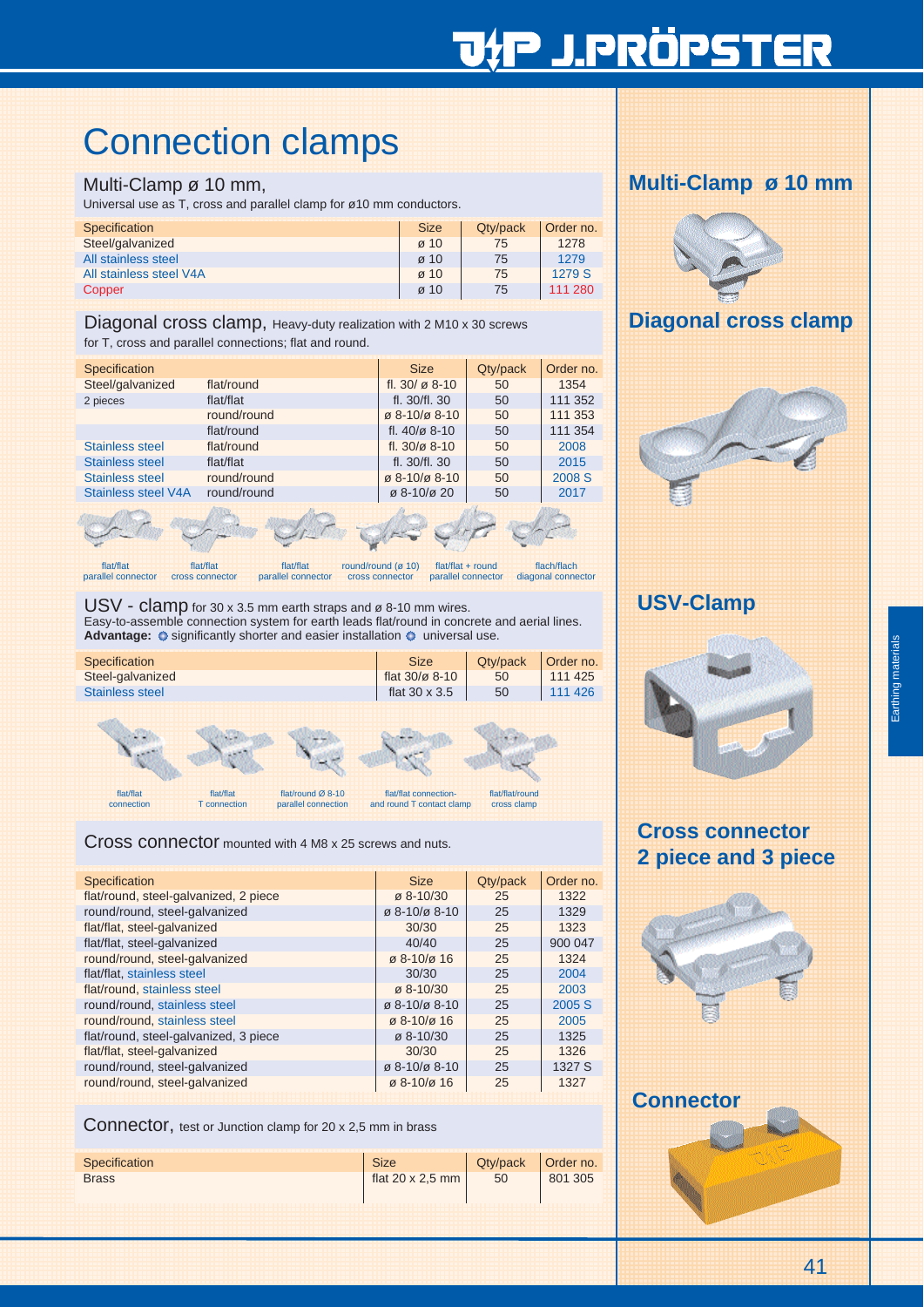# <u> JtP J.PRÖPSTER</u>

**Deep-driven earthing rods (earth rods)** 



## **Coupling for earth rods**

### **Cross profile earthing rod**

**Driving heads/driving tips / hammer blocks**

# Deep-driven earthing rods

Compound rods in accordance with DIN 48 852 and/or DIN/VDE 0185 part 1, table 2.

| Specification                                     | Length                | Qty/pack        | Order no. |
|---------------------------------------------------|-----------------------|-----------------|-----------|
| Deep-driven earthing rods:                        |                       |                 |           |
| Type A, steel/galvanized with three-fold knurling | Ø 20/1500             | 10              | 110 020   |
|                                                   | ø 25/1500             | 5               | 110 027   |
|                                                   | Ø 25/1000             | 5               | 110 019   |
| Type A, stainless steel                           | Ø 20/1500             | 10              | 110 120   |
|                                                   | Ø 20/1000             | 10              | 910 095   |
| Type A, stainless steel V4A                       | Ø 20/1500             | 10              | 110 121   |
|                                                   | Ø 20/1000             | 10              | 110 122   |
| Type BP, steel/galvanized with lead ball          | Ø 20/1500             | 10              | 110 022   |
|                                                   | Ø 20/1000             | 10              | 110 029   |
|                                                   | ø 25/1500             | 5               | 110 025   |
|                                                   | Ø 25/1000             | 5               | 110 024   |
|                                                   |                       |                 |           |
| Earth rods:                                       |                       |                 |           |
| Type C, steel/ordinary bath finishing             |                       |                 |           |
| hot-galvanized                                    | ø 25/1500             | 10              | 110 021   |
| Stainless stell                                   | $\varnothing$ 25/1500 | 10 <sup>1</sup> | 110 026   |
| <b>Stainless steel V4A</b>                        | Ø 25/1500             | 10              | 110 018   |
|                                                   |                       |                 |           |

#### **Copperbond earth rod system:**

copper bonded earth rod with copper thickness of minimum 300 μm, with tip on one and thread on the other end:

| unvaa voi use vulvi voiva.                                                                 |             |    |         |  |
|--------------------------------------------------------------------------------------------|-------------|----|---------|--|
| Steel/copper with thread and tip                                                           | Ø 5/8"/1200 | 10 | 110 224 |  |
| Steel/copper with thread and tip                                                           | Ø 3/4"/1500 | 10 | 110 222 |  |
| Steel/copper with thread and tip                                                           | ø 1"/1500   | 10 | 110 233 |  |
| copper bonded earth rod with copper thickness of minimum 300 µm, with thread on both ends: |             |    |         |  |
| Steel/copper with thread                                                                   | Ø 5/8"/1200 | 10 | 110 210 |  |
| Steel/copper with thread                                                                   | Ø 5/8"/1500 | 10 | 110 227 |  |
| Steel/copper with thread                                                                   | Ø 3/4"/1500 | 10 | 110 221 |  |
| Steel/copper with thread                                                                   | ø 1"/1500   | 10 | 110 231 |  |
| Steel/copper with thread                                                                   | ø 1"/3000   | 10 | 110 233 |  |
|                                                                                            |             |    |         |  |

### Coupling for earthrods, in brass

| Specification | <b>Size</b> | Qty/pack   Order no. |
|---------------|-------------|----------------------|
| <b>Brass</b>  | 5/8"        | 110 215              |
|               | 3/4"        | 110 225              |
|               | 411         | 110 235              |

Cross profile earthing rod made of soft steel; hot-galvanized, 50 x 50 x 3 profile

| Specification    | Length mm | Qty/pack | Order no. |
|------------------|-----------|----------|-----------|
| Steel/galvanized | 1000      | 5.       | 110 100   |
| Steel/galvanized | 1500      | 5        | 110 150   |
| Steel/galvanized | 2000      | 5        | 110 200   |

Additional lengths on request.

#### Driving heads, driving tips and hammer blocks,

for chisel hammers made of galvanized steel. Fits deep-driven earthing rods (earth rods).

| Specification                  |                     | <b>Size</b>      | Qty/pack | Order no. |
|--------------------------------|---------------------|------------------|----------|-----------|
| Driving head for all TE (ø 20) |                     | $\varnothing$ 20 |          | 2056      |
| Driving head for all TE (ø 25) |                     | $\varnothing$ 25 |          | 2057      |
| Driving tip for                | TE Type A / Type BP | $\varnothing$ 20 | 10       | 2058      |
| Driving tip for                | TE Type A / Type BP | $\varnothing$ 25 | 10       | 2059      |
| Driving tip for                | TE Type B           | ø 20-6kt         |          | 910 225   |
| Driving tip for                | TE Type B           | ø 25-6kt         |          | 910 226   |
|                                |                     |                  |          |           |
|                                |                     |                  |          |           |

Hammer block for hammer-type on request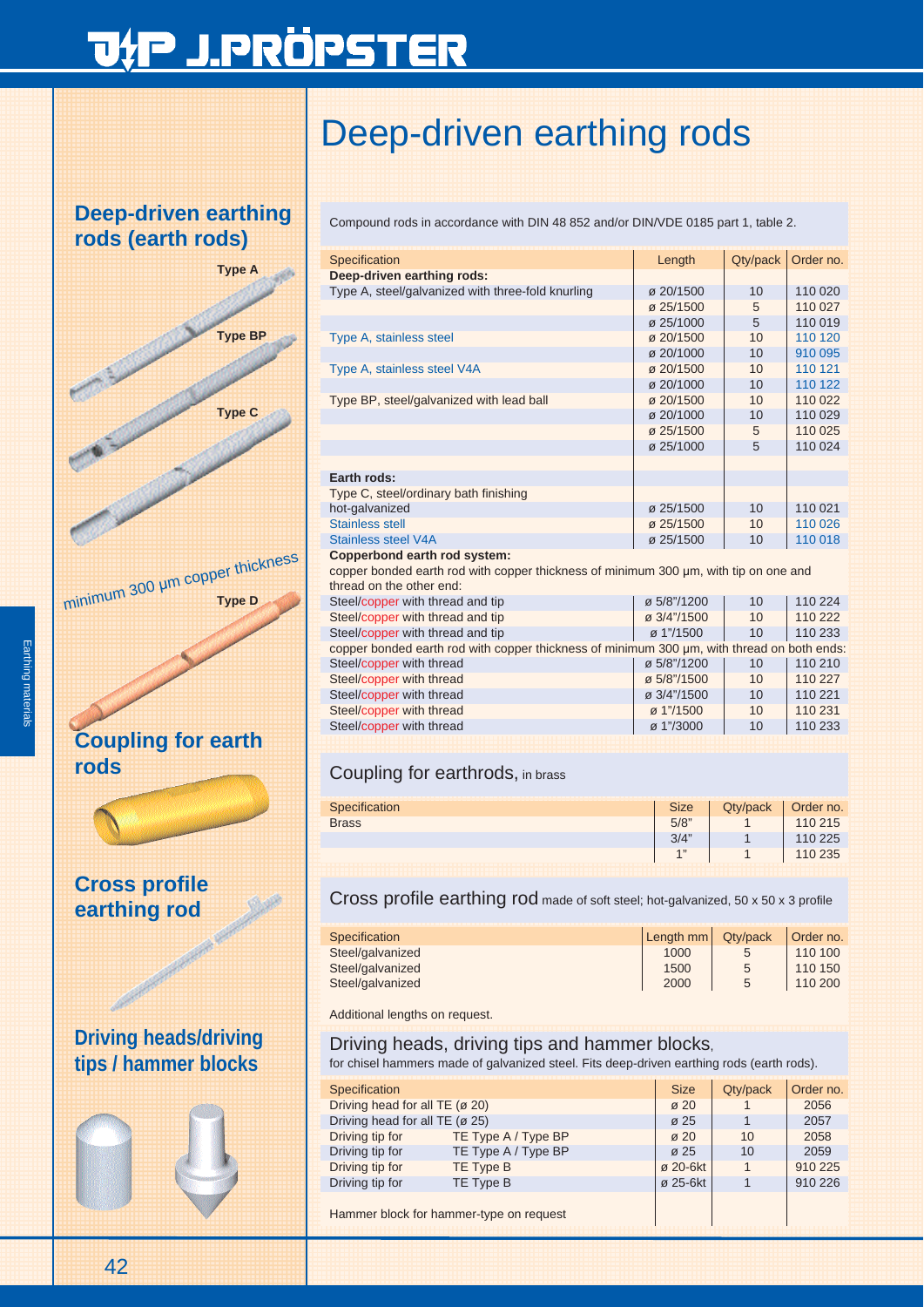# <u> JYP J.PRÖPSTER</u>

Connection clamp for parallel and cross connections.

| Order no. |
|-----------|
| 111 355   |
| 111 356   |
| 111 357   |
| 2009      |
| 2010      |
| 2011      |
|           |

Contact clamp for deep-driven earthing rods and 10mm round conductors.

| <b>Specification</b> | <b>Size</b>                   | Qty/pack | Order no. |
|----------------------|-------------------------------|----------|-----------|
| Steel/galvanized     | $\sigma$ 10 u. TE $\sigma$ 20 | 50       | 2020      |
| Stainless steel V4A  | ø 10 u. TE ø 20 l             | 50       | 2018      |

Contact clamp for ø 20 mm deep-driven earthing rods and flat bands

| Specification                          |            | <b>Size</b>              | Qty/pack   Order no. |         |
|----------------------------------------|------------|--------------------------|----------------------|---------|
| Steel-polished/ungalvanized flat/round |            | $40$ mm/ $\alpha$ 20 mm  | 25                   | 111 420 |
| Steel/galvanized                       | flat/round | $ 40$ mm/ $\alpha$ 20 mm | 25                   | 111 421 |

Contact clamp for deep-driven copper bonded earthing rods and flat conductors 20 x 2,5 mm or 10mm round conductors.

| Specification | <b>Size</b>                              | Qty/pack   Order no. |         |
|---------------|------------------------------------------|----------------------|---------|
| <b>Brass</b>  | $ 20 \times 2.5 \text{ u}$ . TE ø 5/8"   | 50                   | 803 505 |
|               | $\varnothing$ 10 u. TE $\varnothing$ 5/8 | 50                   | 803 510 |

| Chisel hammer for breaking pavement and to deep-drive the earth rods. |
|-----------------------------------------------------------------------|
|                                                                       |

| Specification |                           | Order no. |
|---------------|---------------------------|-----------|
| Brand:        | HITACHI H 90 SC           |           |
| Type:         | Electric motor            | 111 460   |
| Power:        | <b>1450 Watt</b>          |           |
| Weight:       | 32 kg                     |           |
| Brand:        | <b>WACKER</b>             |           |
| Type:         | BH 23 gasoline motor      | 111 461   |
| Weight:       | 27 kg                     |           |
| Brand:        | <b>WACKER</b>             |           |
| Type:         | EH23 - 230 electric motor | 111 462   |
| Power:        | 2200 Watt                 |           |
| Weight:       | 22.4 kg                   |           |

**Connection clamp for deep-driven earthing rods and earth terminals**



## **Contact clamp for deep-driven earthing rods**



## **Contact clamp**



## **Contact clamp**



### **Chisel hammer**

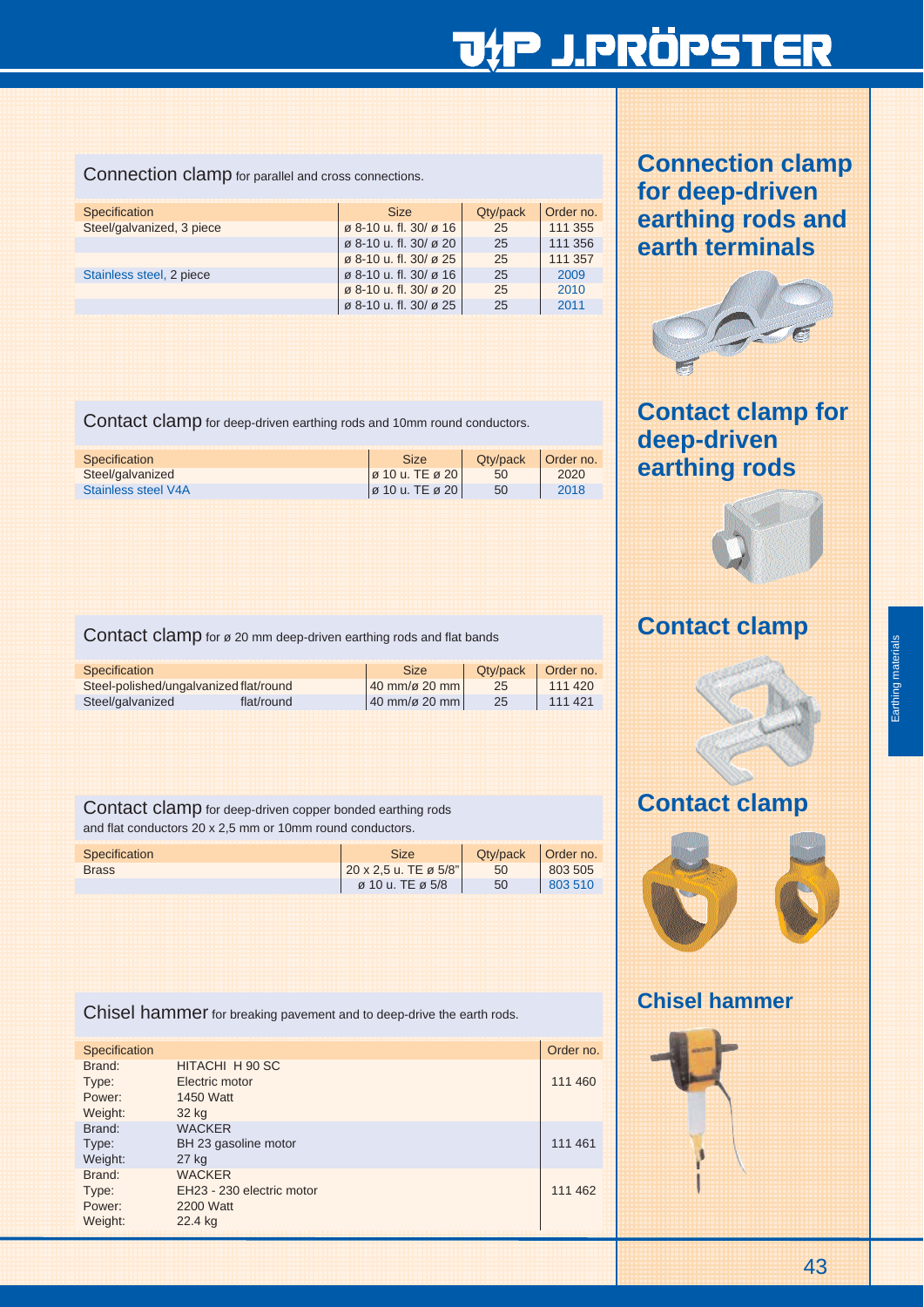# Professional equipotential bonding using the "right"

# earthing points and connection equipment

For specifications and order information refer to the following pages **Advantages:**

- absolutely safe, corrosion-proof, maintenance-free earthing connection
- large-surface contact plate made of stainless steel (V4A)
- $\bigcirc$  great variability for all commonly used earth conductor diameters
- $\bullet$  optimal disconnection terminal to meter the earthing system
- visually pleasing fixed earthing terminals for further connections options inside the building

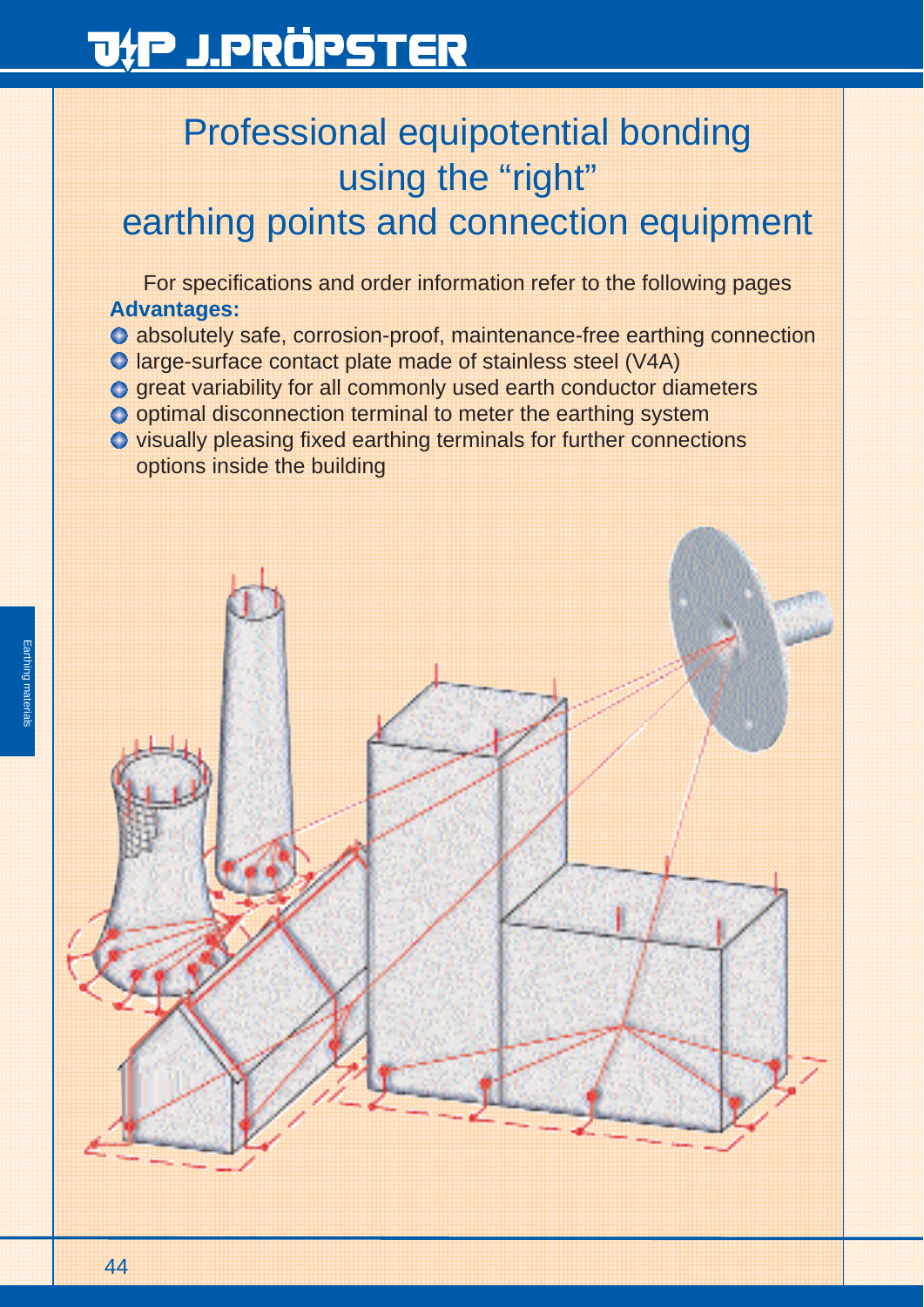# Fixed earthing terminals and connection sets

The complete program for connecting equipotential bonding leads to the foundation earth connection, to the reinforcement and to the lightning protection system.

**Advantages:**  $\bullet$  easy assembly due to flexible connections

- corrosion-resistant, reliable connections due to exterior, stainless steel contacts
- $\bullet$  also suited as metering disconnection terminal

#### Fixed earthing terminal,

to connect earthing system with the reinforcement and conductors.

| Specification                                                                      | Qty/pack | Order no. |
|------------------------------------------------------------------------------------|----------|-----------|
| Contact plate ø 80 mm stainless steel V4A<br>with $3 \varnothing 4$ mm nail holes  |          | 112 006   |
| M <sub>10</sub> terminal thread<br>with clamping pin $\varnothing$ 10, 200 mm long |          |           |
| Same as above, but with M12 terminal thread                                        |          | 112 001   |
|                                                                                    |          |           |

#### **Connection with diagonal cross clamp possible!**

#### Fixed earthing terminal,

to connect earthing system with the reinforcement and conductors.

| Specification                                                                                                                         | Qty/pack | Order no. |
|---------------------------------------------------------------------------------------------------------------------------------------|----------|-----------|
| Contact plate ø 80 mm stainless steel V4A<br>with $3 \varnothing 4$ mm nail holes<br>M <sub>10</sub> terminal thread<br>and M10 screw |          | 112 007   |
| Same as above, but with M12 terminal thread                                                                                           |          | 112 004   |

#### **Connection rope with cable lug available on request!**

### Fixed earthing terminal,

to connect earthing system with the reinforcement and conductors.

| Specification                               | Qty/pack | Order no. |
|---------------------------------------------|----------|-----------|
| Contact plate ø 80 mm stainless steel V4A   |          | 112 008   |
| with $3 \varnothing 4$ mm nail holes        |          |           |
| M <sub>10</sub> terminal thread             |          |           |
| with connection pin and cross clamp for     |          |           |
| $30 \times 3.5 / \varnothing 8 - 10$        |          |           |
|                                             |          |           |
| Same as above, but with M12 terminal thread |          | 112 002   |
|                                             |          |           |

### Fixed earthing terminal,

to connect earthing system with the reinforcement and conductors.

| Specification                                                  | Qty/pack | Order no. |
|----------------------------------------------------------------|----------|-----------|
| Interior and exterior connection possible.                     |          |           |
| Contact plate ø 80 mm stainless steel V4A                      |          | 112 009   |
| with 3 ø 4 mm predrilled nail holes each                       |          |           |
| M <sub>10</sub> terminal thread, M <sub>10</sub> threaded rod. |          |           |
| When ordering this item, state length and/or wall thickness.   |          |           |
| Same as above, but with M12 terminal thread                    |          |           |

### **Fixed earthing terminal with connector bolt**



### **Fixed earthing terminal with flexible connection**



## **Fixed earthing terminal wall duct**